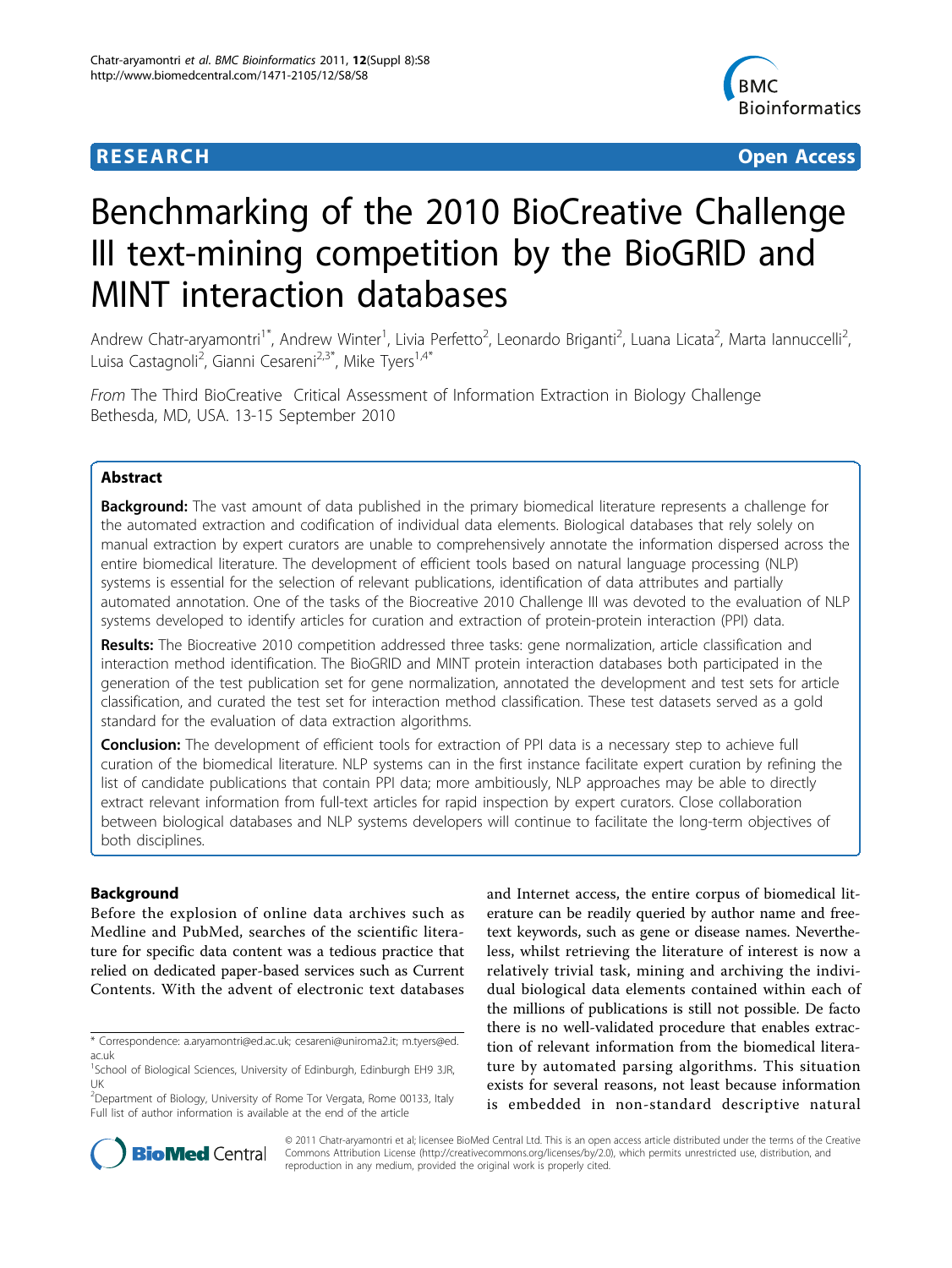language. The problem is exacerbated by the fact that publication authors typically fail to use unambiguous identifiers to describe bio-molecular entities and by the fact that data, with few exceptions [[1,](#page-6-0)[2\]](#page-7-0), are never summarized in a format that is easily readable by computers [[3,4\]](#page-7-0). As a consequence most biomedical data is embedded in essentially unextractable form in the scientific literature.

To date, only the perseverance of expert curators at specialized biological databases enables a fraction of the available data to be accessed for automatic codification and computation. Manual curation, although more accurate and significantly more reliable than automated annotation [[5\]](#page-7-0), is a tremendously time-consuming practice that severely limits the number of articles that can be scrutinized and annotated. Although automated methods have been established to confirm gene/protein identities and assign structured evidence codes [\[6\]](#page-7-0) the entire curation process relies on the judgment and input of expert curators at each step. An emerging alternative to full manual curation is the use of text mining tools, which can improve curation progress by the identification of relevant articles that contain data types of interest (Figure 1) [[7-9](#page-7-0)].

High-throughput technologies have recently permitted the rapid accumulation of vast collections of genomescale data for mRNA expression [[10](#page-7-0)], protein post-

translational modifications [[11\]](#page-7-0), protein-nucleic acid interactions, protein-protein interactions and genetic interactions [\[12-14\]](#page-7-0). These various molecular interactions are organized into complex networks that underlie all aspects of cellular structure and function. The possibility of deconstructing biological responses into constituent molecular interactions has motivated databases such as BioGRID [\[15,16](#page-7-0)] and MINT (Molecular INTeraction) [[17](#page-7-0),[18](#page-7-0)] to undertake extraction and in-depth annotation of physical and genetic interactions reported in the primary literature. Once extracted and housed in an organized form, these interaction data enable computational analysis of biological networks, prediction of gene/protein function and the facile look-up of molecular interactions by biologists.

To date, however, these interaction database initiatives have relied exclusively on manual parsing and curation of the literature. Although complete coverage of the literature has been achieved for some model systems, notably budding and fission yeast [[15,19](#page-7-0)], the vast majority of the literature remains untapped, particularly for human protein interactions. The scale of this problem is illustrated by the  $>11,000,000$  publications on H. sapiens recorded in PubMed. Despite the cooperative efforts of protein interaction databases through the International Molecular Exchange (IMEx) consortium [[15,18,20-27\]](#page-7-0), whose purpose is to optimize the available

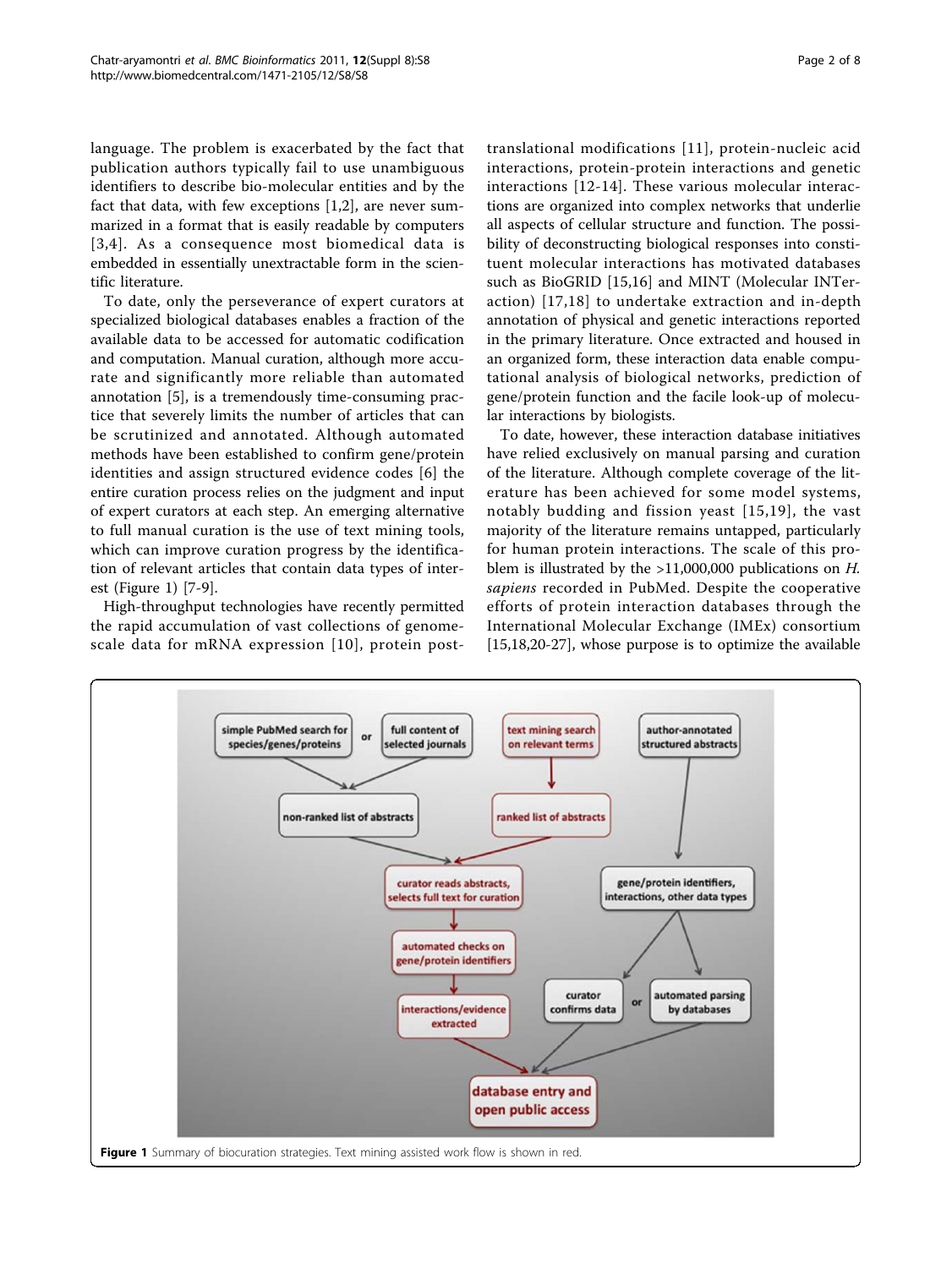resources by avoiding curation redundancy among its affiliated partner databases, comprehensive annotation of protein and genetic interactions dispersed throughout the biomedical literature is far from complete. Indeed, the rate of publication in the primary literature currently exceeds the curation capacity of all databases combined.

The Critical Assessment of Information Extraction in Biology (BioCreative) [\[28](#page-7-0)-[31\]](#page-7-0) initiative aims to evaluate state-of-the-art information extraction systems in biomedicine. In order to contribute to and ultimately benefit from this initiative, the MINT and BioGRID databases have provided expert curation of benchmark test sets for the 2010 edition of the competition, called BioCreative III. A major objective of Biocreative III was to close the gap between applications and end-users by encouraging the development of tools that meet the practical needs of database curators in the extraction of relevant data.

BioGRID and MINT annotate only data that is explicitly corroborated by experimental evidence reported in the peer-reviewed literature. MINT primarily annotates

protein-protein interactions (PPI), whereas BioGRID annotates both protein and genetic interactions. While both databases are members of the IMEx consortium, MINT as active member and BioGRID as an observer, the two databases adhere to slightly different curation standards. MINT annotates interaction data according to the PSI-MI (Proteomics Standards Initiative–Molecular Interactions) controlled vocabulary developed and maintained by a working group of the Human Proteome Organization Proteomics Standards Initiative (HUPO-PSI) [\[32\]](#page-7-0). BioGRID employs an independently developed set of structured evidence codes for genetic and protein interactions [[19](#page-7-0)], which are nevertheless largely re-mappable to the PSI-MI ontology [[33](#page-7-0)]. BioGRID annotates the minimal information required for reporting a molecular interaction in accordance with the MIMIx (Minimum Information for a Molecular Interaction experiment) guidelines [[34](#page-7-0)], whereas MINT endeavors to capture as many experimental details as possible within the PSI-MI structure [[32](#page-7-0)] (Figure 2). Here, we describe the BioGRID and MINT contributions to the

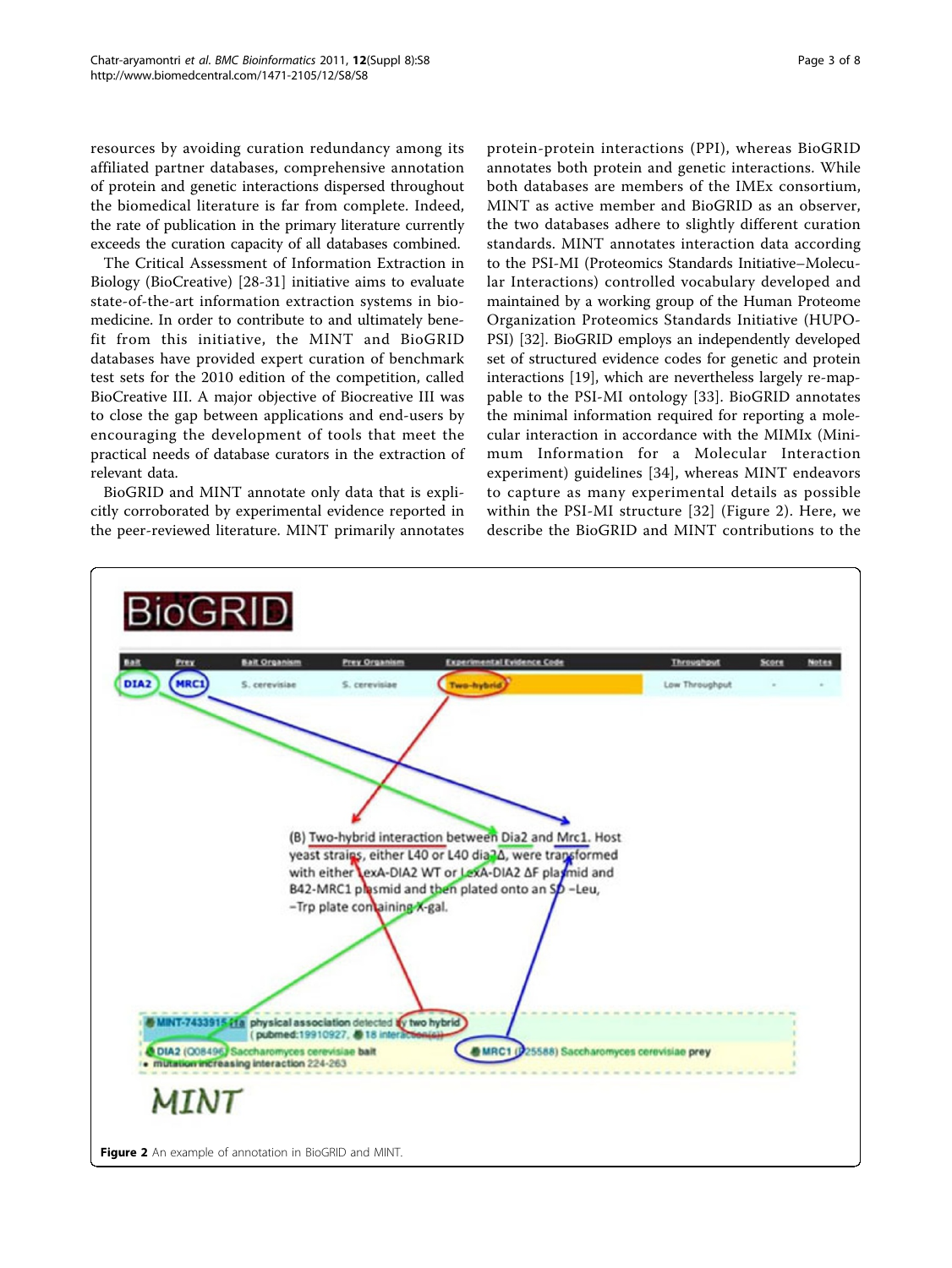BioCreative III 2010 challenge. Both databases collaborated to provide manually curated datasets and expert knowledge that served as reference set for the evaluation of the various systems submitted by BioCreative participants for biomedical literature classification and extraction tasks.

## Results

BioGRID and MINT contributed high quality manually curated datasets as gold standards for three tasks of the Biocreative III Challenge, namely gene normalization (GN), article classification (ACT) and interaction method (IMT). The BioGRID dataset was curated from a pre-selected collection of publications provided by the Biocreative organizers while the MINT dataset was derived in the course of routine curation for the database. The aforementioned datasets formed the competition test set. The assembled data was revealed at the close of the competition.

### Gene normalization task

Gene normalization is the process of linking genes or proteins to stable database identifiers and as such is a crucial step in the annotation of biological interactions. Expert curators from both BioGRID and MINT participated with curators from other databases in the annotation of the test set for the gene normalization task. Curation specifications were set by the BioCreative III organizers and, for each gene mentioned in the full-text, required the annotation of taxon and Entrez Gene identifier. If either of these conditions could not be met, the gene was not annotated.

#### Article classification task

From previous Biocreative editions, it has clearly emerged that classification of publication relevance for PPI data requires the analysis of full-text articles rather than abstracts [[35\]](#page-7-0). Indeed, often an abstract will not contain the correct combination of key words or sentence that would otherwise allow classification of an article as containing interaction data. Thus any textmining analysis based only on abstracts engenders frequent misclassification with a high rate of false positives. In fact, curators must often inspect the full-text of a publication to determine its relevance for interaction data. Even more problematically, in many instances there is no explicit statement contained anywhere in an article that describes an interaction, even if the interaction is actually demonstrated in the article. In these instances, curators must themselves infer and record the evidence for an interaction. For instance, positive experimental controls for interactions are rarely mentioned in the text, and results from medium or high-throughput experiments are usually reported in additional data files.

Unfortunately, full-text articles are often not accessible to text mining tools, in contrast to abstracts, which are freely available through PubMed in a common XML format. While open access initiatives have gained momentum, particularly as supported by the NIH, HHMI and Wellcome Trust, full-text articles are typically not freely available from for-profit high impact journals. In addition, XML specifications differ from one journal to another, requiring the development of specific tools to parse articles gathered from various publishers.

The BioCreative consortium organized an article classification task in order to assess the capability of available systems to classify pertinence of articles for PPI data based solely on abstracts. Participants were provided with a collection of recent abstracts, where for many of them free full-text articles were available. Systems were then tested for their ability to carry out a binary classification for relevance to PPI data, and were evaluated by comparing to manual curation results.

BioGRID (one curator) and MINT (two curators) manually classified a development and a test set of for relevance to PPI. Although the two databases do not share the same evidence codes and annotation vocabularies, both adopt the same rules for articles selection. Articles were considered suitable for curation only if the abstract suggested the presence of at least one experimentally verified protein interaction. As a consequence indirect functional connections or predicted interactions were not considered for positive classification. The resulting datasets were used as a benchmark to evaluate the precision of the dataset generated by the organizers for the training and test phases of the competition.

As the datasets annotated by BioGRID and MINT were partly overlapping (200 articles in common), it was possible to assess the inter-annotation agreement between the two databases. The percentage overlap between independent MINT and BioGRID curation was 95%, a remarkably high value given the different strategies and diverse expertise of different curators. Further analysis showed that the residual 5% discrepancy was not due to classification error per se, but rather due to contextual ambiguities in the abstract. For instance, in one of the scrutinized articles (PMID:19628465) a phosphorylation event was cited in the abstract even though no experimental evidence was proved.

### Interaction methods task

A crucial aspect in the annotation of PPI data is the determination of the experimental method used to support the interaction. The reliability of any given interaction is correlated with the accumulation of experimental evidence obtained by diverse techniques [[36\]](#page-7-0). The PSI-MI standard is based on a rich but well-controlled vocabulary that permits a deep and granular description of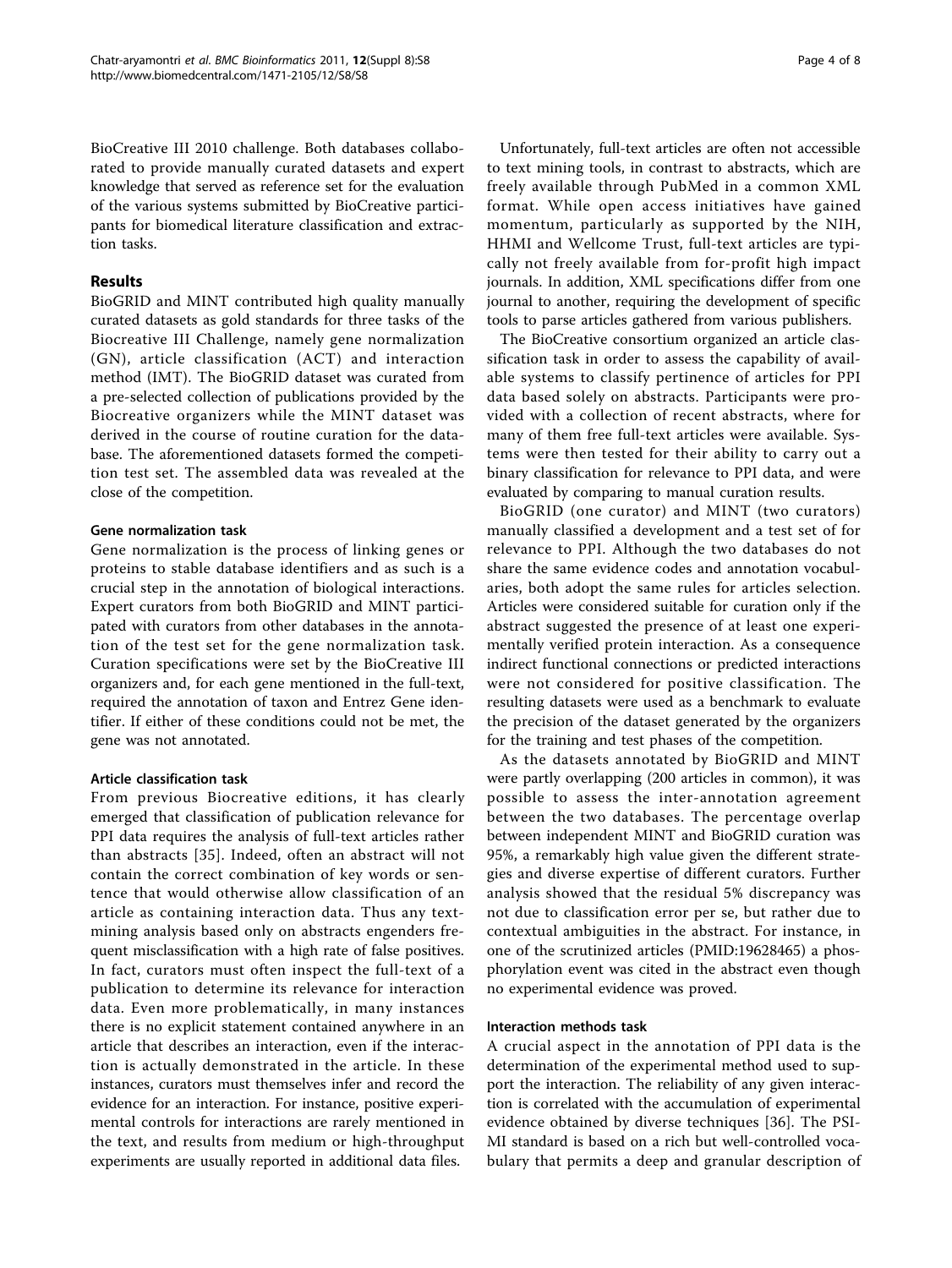the experimental methods employed in protein interaction analysis (Figure 3). The PSI-MI ontology served as the basis for the interaction method task where participants were assigned with providing a ranked list of interaction pairs associated to the method used for their identification. For each interaction, multiple methods could be assigned, as supported by the article text.

Both BioGRID and MINT annotated physical interaction and co-localization evidence, BioGRID in accordance with the MIMIx recommendations and MINT in accordance with the IMEx curation guidelines [[37](#page-7-0)]. The diversity in annotation details did not affect the identification of interaction pairs or the annotation of the experimental method, but only the extent of experimental detail recorded, such as particular interaction domains within a protein sequence or mutations that affected the interaction. For the description of the experimental method, curators from both databases selected the deepest term available in the PSI-MI ontology.

The BioGRID test set was composed of protein-protein interactions extracted from articles published in the journals Embo Journal, EMBO Reports, Developmental Cell, Molecular Biology of the Cell, Molecular

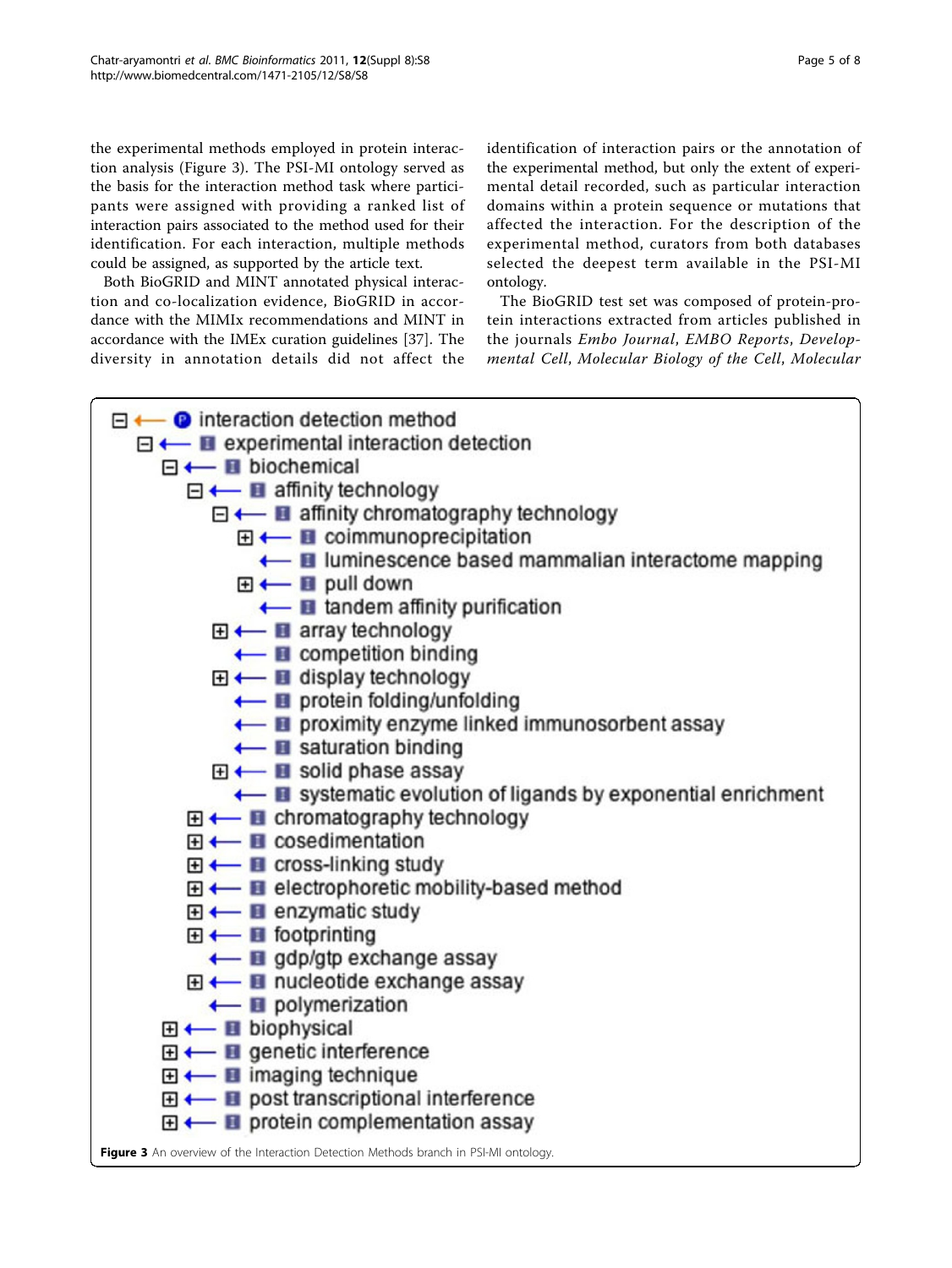Cell, Molecular and Cellular Biology, Proceedings of the National Academy of Sciences, The Journal of Biological Chemistry and The Journal of Molecular Biology. The MINT test set was composed of protein-protein interactions extracted from articles published in EMBO Journal and EMBO Reports. These manual curation efforts resulted in a dataset of 157articles that contained evidence for 954 interactions for BioGRID and 66 articles that contained evidence for 3093 interactions for MINT. The reason for the high number of interactions in the MINT dataset is due to the chance presence of articles that reported almost 2300 interactions derived from medium and high-throughput experiments (PMID:20467437, PMID:20508643, PMID:20467438, PMID:20508642).

Detailed results of comparisons between these manually annotated interaction datasets and interactions parsed automatically from the same publications are described elsewhere in this issue. Nevertheless, even from casual inspection, it is still possible to observe a substantial discrepancy between manual and automated curation [[5,38](#page-7-0)], suggesting that current algorithms still need significant development and improvements.

# Conclusions

The advent of genomics has enabled the systematic description of entire genomes [\[39\]](#page-7-0). The next major challenge is the complete functional annotation of genomes, as witnessed by the number of efforts aiming at deciphering the function of coding and non-coding regions of the genome [[40](#page-7-0)]. A strategy that has widely proven its efficacy in predicting uncharacterized gene/protein functions is the analysis of gene and protein interaction networks [[41\]](#page-7-0). The role of any given gene is thus strongly predicted by its cohort of interaction partners [[42](#page-7-0),[43](#page-7-0)]. These interactions have been identified traditionally in focused studies reported in the literature, and more recently by high throughput genetic and protein interaction surveys [\[14,44\]](#page-7-0).

However, the comprehensive annotation of interaction maps is far from complete [[45](#page-7-0)], both because the vast interaction space is largely still unexplored, particularly for human genes/proteins, and also because specialized interaction databases have to date been unable to completely harvest all data from the biomedical literature. Curation is a time-consuming and intensive process and, despite the federation of efforts across the IMEx consortium, the major interaction databases would need an unrealistic number of curators to fully annotate the past and present biomedical literature.

In the future, this problem may be largely solved by the adoption of rigorously structured scientific abstracts that contain author-annotated data attributes, including standard gene identifiers and interaction evidence codes.

Interaction data may then be captured automatically by various databases. Nascent efforts are underway to develop and implement computable abstracts as a new aspect of the scientific literature [\[4](#page-7-0)]. In the absence of a coordinated initiative by authors and journals to facilitate the annotation process, reliable text mining approaches will necessarily form a key pillar of the curation enterprise.

At this juncture, the performance of current automated information extraction systems is not comparable with manual curation. Text-mining tools are thus still unable to reliably capture the richness of experimental details from full-text articles and associated figures, tables and supplementary data nearly as effectively as human curators. Nevertheless text mining is placed to play an increasingly important role in improving the efficiency of manual curation by assisting the selection of relevant articles and facilitating the information extraction process.

On these premises, the 2010 version of the BioCreative Challenge was shaped with the explicit aim of directing the development of text mining systems towards the immediate needs of biocurators. The correct assignment of gene/protein identifiers is a sine qua non of systematic curation and, although gene mention detection methods have high accuracy, automated approaches are still far from effectively achieving correct database identifier assignment. Although it is now clear that the most reliable results are attained by mining the full-text of articles, abstracts are frequently the only freely-available resource. Thus, the aim of the Article Classification Task was the development of tools that would permit curators to obtain a more refined list of articles than from, for example, a simple PubMed query. Moreover, through parsing abstracts, available text mining systems are able to place each retrieved article in rank order of likely relevance, thereby greatly assisting the curator in the selection of articles more likely to contain protein interaction data, or other data types.

As the annotation of the experimental method employed to detect the interaction is a crucial aspect of the curation pipeline, the purpose of the Interaction Method Task was to develop tools able to assist curators in assignment of experimental details. Although performance of current systems in this task was far from optimal, these initial efforts represent an important starting point for the delivery of more efficient tools that facilitate this key aspect of biocuration [[46\]](#page-7-0). Refinement of automated approaches will expedite the inspection of articles by curators and help ensure that fundamental evidence codes are not overlooked.

The realization of high-performance user-oriented text mining systems will require ever-closer collaborations between tools developers and biological interaction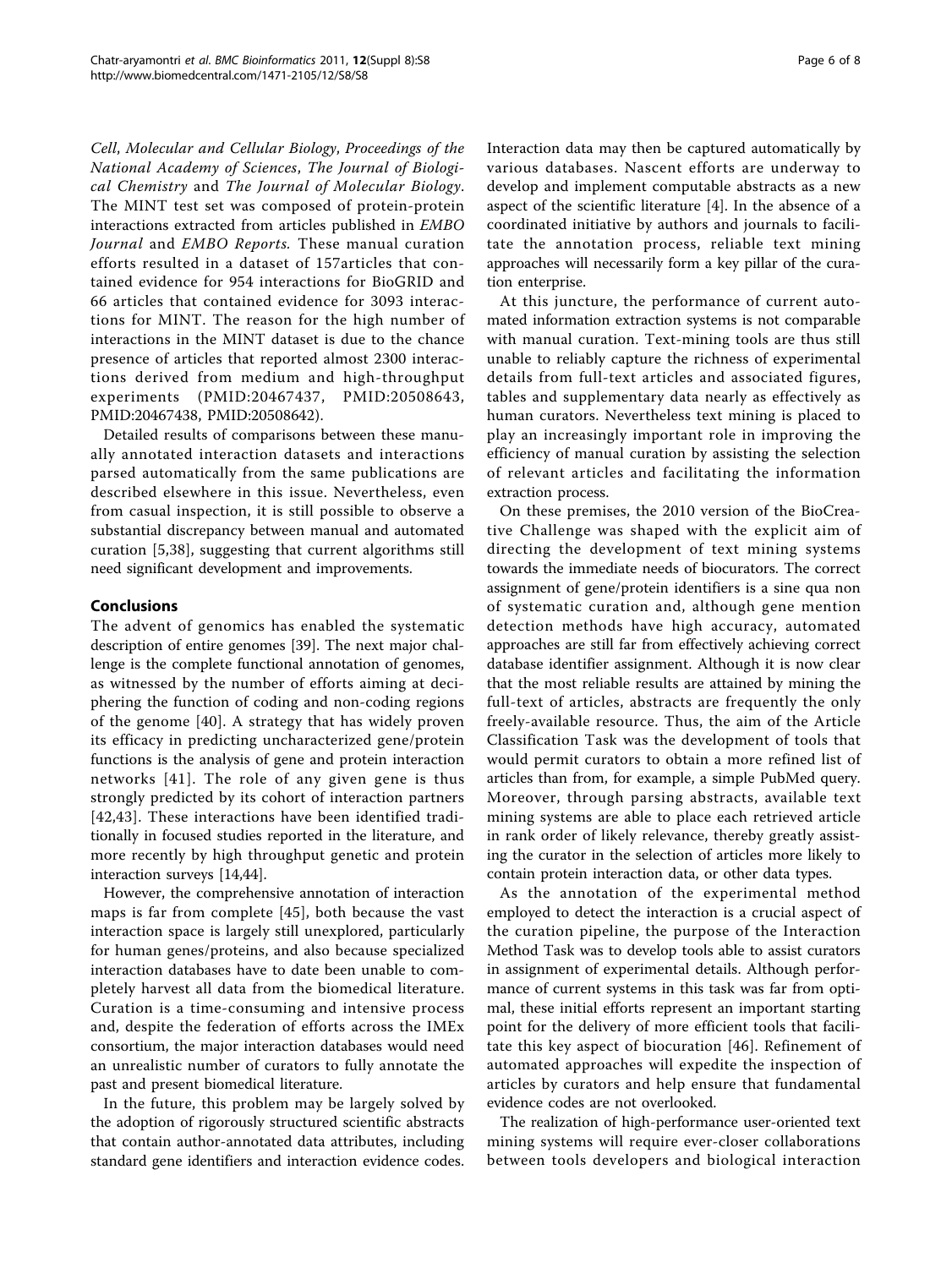<span id="page-6-0"></span>databases. In particular, the assembly and release of high quality benchmark datasets will be crucial for the refinement of text-mining algorithms. It will be of particular interest to develop rule sets that enable the capture of more subtle textual features that define biological interactions and evidence codes. These rules in turn will help establish the basis for structured scientific abstracts that are implicitly machine-readable. The BioCreative Challenge III competition of 2010 demonstrates that alliances between text mining groups and protein interaction databases, such as BioGRID and MINT, facilitate the research interests of all, to the overal benefit of the biomedical research community. The advancement of information extraction tools should enable the goal of full literature curation of biological interactions to be achieved in a reasonable time frame.

# Materials and methods

### Article classification task

For the article classification task curators from BioGRID and MINT, assisted by MyMINER software [\[47](#page-7-0)], classified a development set of 725 abstracts (365 BioGRID and 360 MINT) and a test set of 573 abstracts (284 Bio-GRID and 289 MINT) provided by the BioCreative organizers. MyMINER is a web application that permits rapid binary classification of text format objects into pertinent and non pertinent categories.

### Interaction method task – test set

BioGRID and MINT annotated the test set to assist the Interaction Method Task. Both databases curated proteinprotein interactions in accordance with the PSI-MI controlled vocabulary, choosing the deepest possible child term of PSI-MI controlled vocabulary root term 'interaction detection method'. UniProtKB [[48\]](#page-7-0) identifiers were used as protein descriptors. Information about the experimental technique used to determine an interaction can be available in any section of an article (materials and methods, results, figure legends, tables, supplemental materials). Each publication may report one or more experimental methods, each of which may support one or more interactions. BioGRID curated articles were from Embo Journal (issue 22 from 2008), EMBO Reports (issue 5 from 2009), Developmental Cell (issues 2,3 from 2008), Molecular Biology of the Cell (issues 6, 7, 10, 12 from 2008; issues 1, 3, 4, 5, 9, 15, 16, 19, 20, 21, 22, 24 from 2009; issues 1, 4, 5 from 2010), Molecular Cell (issue 6 from 2008; issues 2,4,5 from 2009), Molecular and Cellular Biology (issues 12,13, 15, 18, 20, 21 from 2008; issues 1, 2, 4, 5, 6, 7, 8, 11, 12, 13, 15, 17, 18, 21 from 2009), Proceedings of the National Academy of Sciences (issues 7,8 from 2010), The Journal of Biological Chemistry (issues 23, 24, 27, 28, 30, 31, 33, 36, 37, 38, 39, 40, 42, 43, 44, 45, 46, 47, 48, 49, 50, 51 from 2008; issues 1, 2, 4, 5, 6, 7, 8, 9, 10, 11, 12, 13, 14, 15, 16,

17, 18, 19, 20, 27, 28, 36, 41, 42 from 2009; issues 5, 6, 10, 18 from 2010) and The Journal of Molecular Biology (issues 2,4 from 2008; issue 2 from 2009). MINT articles were chosen from issues of EMBO Journal (issues 2,4,6,7,8,9,10,11,12,13 from 2010) and EMBO Reports (issues 5,6,7 from 2010). Both datasets are available for download at [http://www.biocreative.org/resources/cor](http://www.biocreative.org/resources/corpora/biocreative-iii-corpus/)[pora/biocreative-iii-corpus/.](http://www.biocreative.org/resources/corpora/biocreative-iii-corpus/)

BioGRID dataset is also available at [http://thebiogrid.](http://thebiogrid.org/downloads/archives/Other%20Datasets/Biogrid_Biocreative_2010_IMT.txt.zip) [org/downloads/archives/Other%20Datasets/Biogrid\\_Bio](http://thebiogrid.org/downloads/archives/Other%20Datasets/Biogrid_Biocreative_2010_IMT.txt.zip)[creative\\_2010\\_IMT.txt.zip](http://thebiogrid.org/downloads/archives/Other%20Datasets/Biogrid_Biocreative_2010_IMT.txt.zip).

### Gene normalization task – test set

BioGRID and MINT curators annotated genes from articles provided by the Biocreative organizers (PMID:18398472, PMID:19393081, PMID:20502630, PMID:20502631). For each identified gene, the taxon and EntrezGene identifier were reported. This annotated dataset served as test set for the Gene Normalization task.

#### List of abbreviations

ACT: Article Classification Task; GN: Gene Normalization, HHMI: Howard Hughes Medical Institute; HUPO: Human Proteome Organization; IMEx: International Molecular Exchange Consortium; IMT: Interaction Method Task; MI: Molecular Interaction; MINT: Molecular INTeraction; NIH: National Institute of Health; NLP: Natural Language Processing; PPI: Protein Protein Interaction; PSI: Proteomics Standards Initiative.

#### Acknowledgements

BioGRID is supported by grants from the National Institutes of Health National Center for Research Resources (R01RR024031), the Biotechnology and Biological Sciences Research Council (BB/F010486/1), the Canadian Institutes of Health Research (FRN 82940), the European Commission FP7 Program (2007-223411), a Royal Society Wolfson Research Merit Award and the Scottish Universities Life Sciences Alliance. Funding for open access charges was provided by the National Institutes of Health (1R01RR024031). MINT is supported by grants from the Italian Association for Cancer Research (AIRC), by Telethon and by the EU ENFIN (contract number LSHG-CT-2005- 518254) and PSIMEX (number 223411) projects.

This article has been published as part of BMC Bioinformatics Volume 12 Supplement 8, 2011: The Third BioCreative – Critical Assessment of Information Extraction in Biology Challenge. The full contents of the supplement are available online at [http://www.biomedcentral.com/1471-](http://www.biomedcentral.com/1471-2105/12?issue=S8) [2105/12?issue=S8.](http://www.biomedcentral.com/1471-2105/12?issue=S8)

#### Author details

<sup>1</sup>School of Biological Sciences, University of Edinburgh, Edinburgh EH9 3JR, UK. <sup>2</sup>Department of Biology, University of Rome Tor Vergata, Rome 00133, Italy. <sup>3</sup>IRCSS, Fondazione Santa Lucia, Rome 00143, Italy. <sup>4</sup>Center for Systems Biology, Samuel Lunenfeld Research Institute, Mount Sinai Hospital, Toronto, Canada.

#### Authors' contributions

AC, GC and MT conceptualized the project. AC wrote the manuscript with input from GC and MT. AC, AW, LP, LL, MI, LC, GC participated in curation.

# Competing interests

The authors declare that they have no competing interests.

Published: 3 October 2011

#### References

Democratizing proteomics data. Nat Biotechnol 2007, 25(3):262.